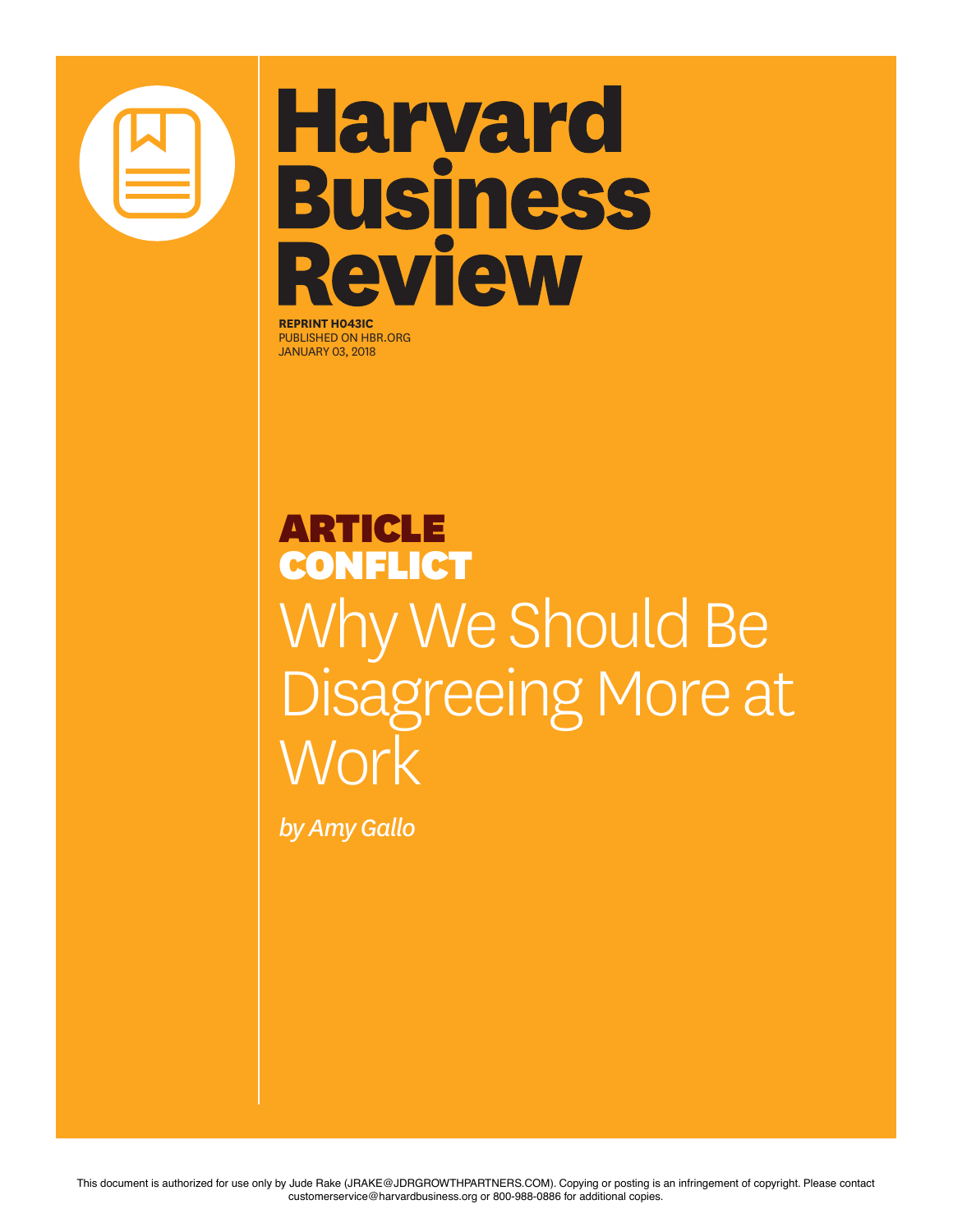

CONFLICT

## **Why We Should Be Disagreeing More at Work**

by Amy Gallo **JANUARY 03, 2018**



Kieran Stone/Getty Images

When I worked as a management consultant, I had a client that I thought of as difficult. Let's call her Marguerite. She and I didn't see eye to eye on much. I disagreed with the direction she was taking our project, the people she chose to involve, and the pace at which she thought we should do our work (*why did she need to go so slow?*). But because she was the client, and I was just starting out in my career, I didn't think it was my place to openly disagree with her. Instead, I forwarded every email she sent me to one of my colleagues and complained about how Marguerite was making bad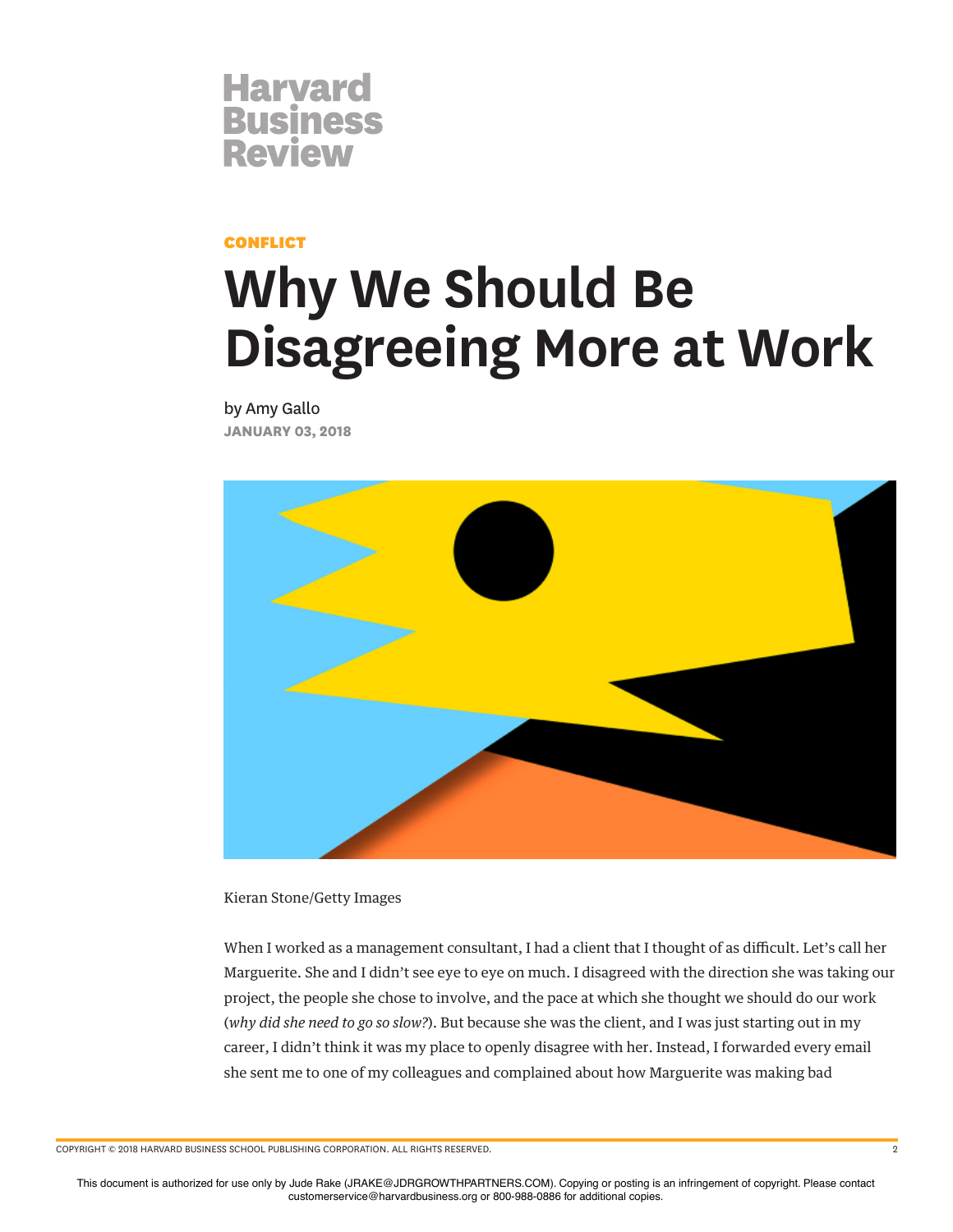decisions and not heeding my vague, and likely passive-aggressive, suggestions that we try diferent approaches.

One day, instead of forwarding the email, I hit reply. I thought I was complaining to my coworker but I was actually sending Marguerite a direct email about what a pain I felt she was. About 15 seconds after I pressed send, I realized what I had done and thought, "I'm going to be fred." Thinking it'd be better to get it over with quickly, I walked over to my boss's desk and fessed up. To my surprise, he didn't get mad or threaten to send me packing. He simply said, "Go apologize."

Marguerite's office was 30 blocks north of ours, in Midtown Manhattan. My boss suggested I stop at the forist on my way. For a moment, I contemplated whether being fred would be preferable to having to face Marguerite and what I'd done, but he was right. And when I showed up in Marguerite's office with an inappropriately large bouquet, she laughed. To her credit, she told me it happens and that she preferred that the next time I disagree with her, I just tell her so that we could talk about it. It was generous and helpful advice.

I'd like to think that the way I behaved with Marguerite was entirely attributable to my lack of experience — but in the years since then, what I've observed in research and interviews about confict at work is that most people don't want to disagree or know how to do it. In fact, we've come to equate saying "I see it diferently" or "I don't agree" with being angry, rude, or unkind, so it makes most people horribly uncomfortable.

To be fair, agreeing is usually easier than confronting someone, at least in the short run. And it feels good when someone nods at something we say, or admits, "I see it the exact same way." That's what I wanted Marguerite to do. And rather than accepting that she saw things diferently from me, I labeled her "difficult." This was a mistake — and not just because I ended up embarrassing myself. By thinking that way, I lost out on a potentially productive working relationship. Imagine how much better the project could've gone had I openly and respectfully disagreed with Marguerite.

Disagreements are an inevitable, normal, and healthy part of relating to other people. There is no such thing as a confict-free work environment. You might dream of working in a peaceful utopia, but it wouldn't be good for your company, your work, or you. In fact, disagreements — when managed well — have lots of positive outcomes. Here are a few.

**Better work outcomes.** When you and your coworkers push one another to continually ask if there's a better approach, that creative friction is likely to lead to new solutions. "Confict allows the team to come to terms with difcult situations, to synthesize diverse perspectives, and to make sure solutions are well thought-out," says Liane Davey, cofounder of 3COze Inc. and author of *You First: Inspire Your Team to Grow Up, Get Along, and Get Stu*f *Done*. "Confict is uncomfortable, but it is the source of true innovation, and also a critical process in identifying and mitigating risks." And there's rarely a fxed amount of value to be gained in a disagreement. If you and your colleague are arguing about the best way to roll out a new initiative  $-$  he wants to launch in a single market first and you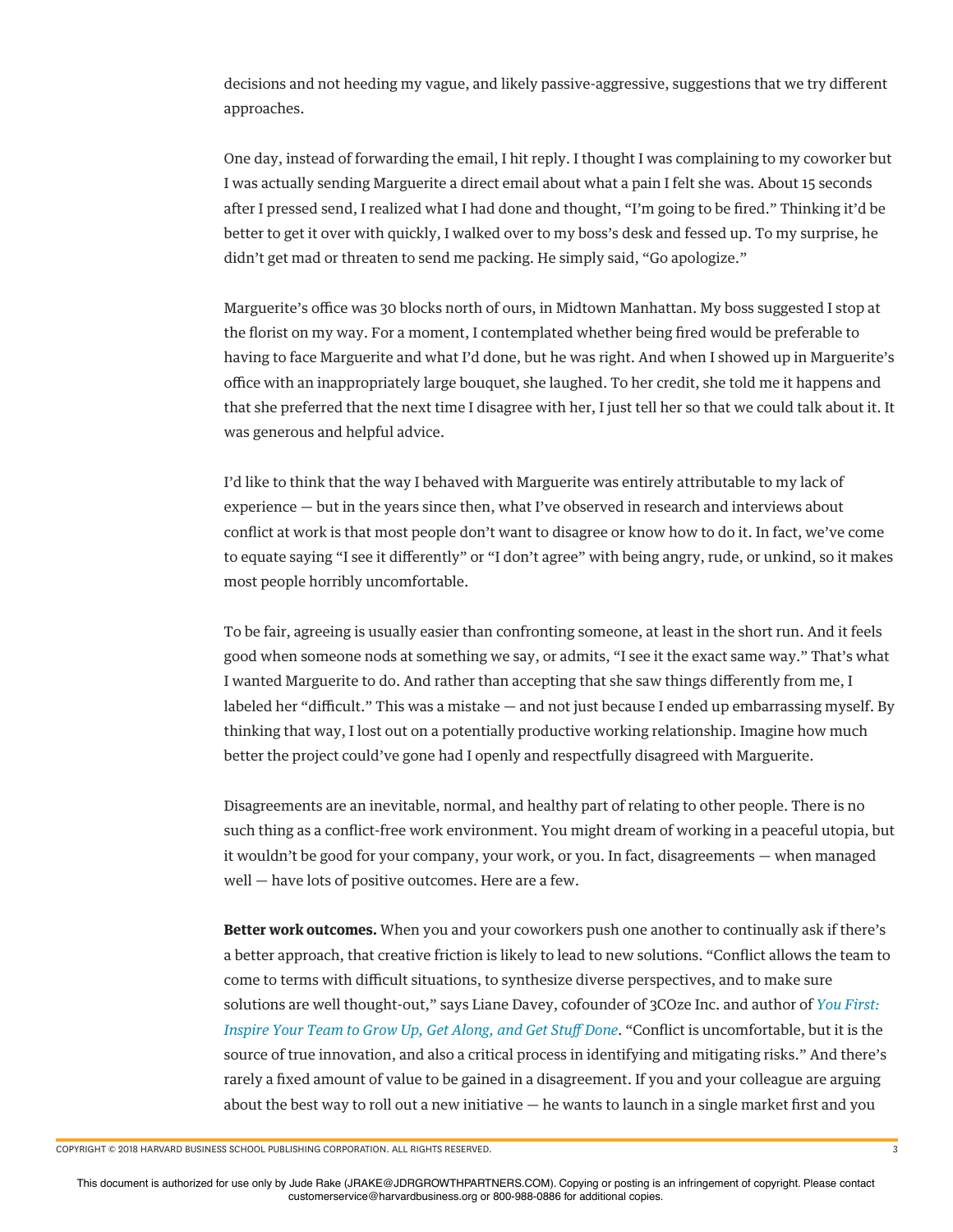want to enter several at one time  $-$  you'll be forced to explore the pros and cons of each approach and ideally fnd the best solutions.

**Opportunities to learn and grow.** As uncomfortable as it may feel when someone challenges your ideas, it's an opportunity to learn. By listening and incorporating feedback, you gain experience, try new things, and evolve as a manager. When a peer chews you out after an important presentation because you didn't give her team credit for their work, the words may sting, but you're more likely to think through everyone's perspectives before preparing your next talk.

**Improved relationships.** By working through confict together, you'll feel closer to the people around you and gain a better understanding of what matters to them and how they prefer to work. You'll also set an important precedent: that it's possible to have "good" fghts and then move on. My 10-year-old daughter knows this intuitively. She once came back from a sleepover with her close friend, and when I asked her how it went, she said, "Great. We fought the whole time." I pressed her about how it could've been fun when they were arguing. She said, "Because we got over it and now we're BFFs."

**Higher job satisfaction.** When you're not afraid to constructively disagree about issues at work, you're likely to be happier to go to the office, be satisfied with what you accomplish, and enjoy interactions with your colleagues. Instead of feeling as if you have to walk on eggshells, you can focus on getting your work done. Research supports this: A study of American and Chinese employees in China showed a correlation between the use of certain approaches to confict management — ones in which employees pursue a win-win situation, care for others, and focus on common interests — and an employee's happiness at work.

**A more inclusive work environment.** If you want to have diversity and inclusion in your organization, you have to be prepared to disagree. Anesa Parker, Carmen Medina, and Elizabeth Schill wrote in their Rotman Management article, "Diversity's New Frontier: Diversity of Thought," that "While homogenous groups are more confdent in their performance, diverse groups are often more successful in completing tasks." They went on to explain that managers and employees need to get over an "instinctual urge to avoid confict" and abandon "the idea that consensus is an end in and of itself. In a well-run diverse team, substantive disagreements do not need to become personal: Ideas either have merit and posits of connection or they do not."

I couldn't agree more, especially on another point they make: that managers have an obligation to design conficts that allow their teams to be creative and productive. Put simply, we have to learn how to disagree more, and managers need to take responsibility for making it comfortable and OK for people to dissent, debate, and express their true opinions.

If you're a confict-averse person, I realize that reading this might leave you squirming in your chair. The good news is that it's entirely possible to get more comfortable with confict. Here are some ways to start.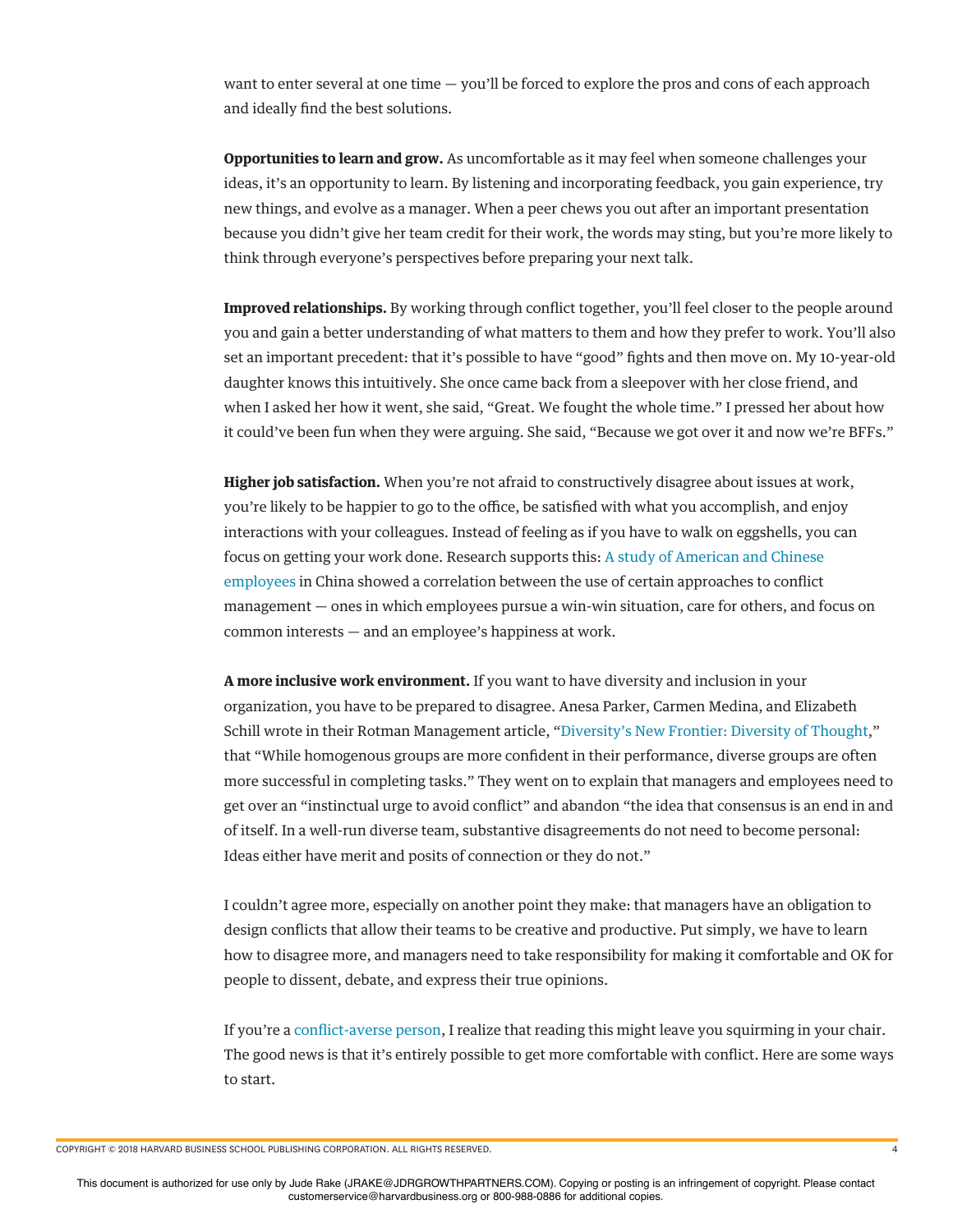**Let go of needing to be liked.** Most people want people to like them. That's normal. Joel Garfnkle, an executive coach and author of *Di*f*cult Conversations*, recently wrote, "While it's natural to want to be liked, that's not always the most important thing." He goes on to say that instead of trying to increase your likability, focus on respect — both giving it and earning it. "Even when the subject matter is difficult, conversations can remain mutually supportive. Respect the other person's point of view, and expect them to respect yours," he says. If you model that you're comfortable and that respect is more important than likability, you'll model for your team that it's OK to disagree, making it safer to people to raise their ideas. (I admit that this can be tricky advice to follow, particularly for women, as research suggests.)

**Focus on the big picture.** Disagreements are hard when you think of them as personal jabs, but conficts at work usually start as diferences over objectives or process. Amy Jen Su, managing partner of Paravis Partners and coauthor of *Own the Room,* suggests focusing on something other than the potential damage a disagreement can do to your relationship. Instead, she says, think about the business needs: Why is your diference of opinion an important debate to have? How will it help the organization, your team, or the project you're working on? Wanting to be liked is about *you*; wanting what's best for the business or the team is far less selfsh.

**Don't equate disagreement with unkindness.** When I talk with people who are afraid of confict, and I ask why they are hesitant to disagree, I most often hear, "I don't want to hurt her feelings" or "I don't want to be a jerk." Yes, there are some people who genuinely don't want to be disagreed with (insecure managers, for example), but most people are open to hearing a diferent perspective if you share it thoughtfully and respectfully. Ask yourself: Is there really a risk that you will hurt your coworker's feelings or that they'll think you're a jerk? Or are you projecting your own discomfort?

**Find a role model and emulate them.** Chances are there's someone in your life — a colleague, a relative, or a friend — who does a pretty good job of being direct and honest about their thoughts and opinions without rufing feathers. Watch that person. See what they do. And then try to emulate them. One of my colleagues recently told me that when she's in a tense situation, she pretends that she's an actor who is skilled at dealing with discomfort. She says that lets her observe her behavior from a distance rather than being mired in the rawness of her emotions at the moment. This is in the "fake it until you make it" vein that London Business School's Herminia Ibarra recommends using. If you're not good at dealing with tense conversations, try on the persona of someone who is.

Whichever tactic you decide to try, practice in small doses. Be direct in a low-stakes conversation and see what happens. Chances are it will go better than you expect. And if it doesn't, you can learn from the situation and try again.

As I accidentally learned with my email faux pas with Marguerite, sometimes disagreeing is exactly what the other person wishes you would  $d\sigma$  — as long as you do it with respect and empathy.